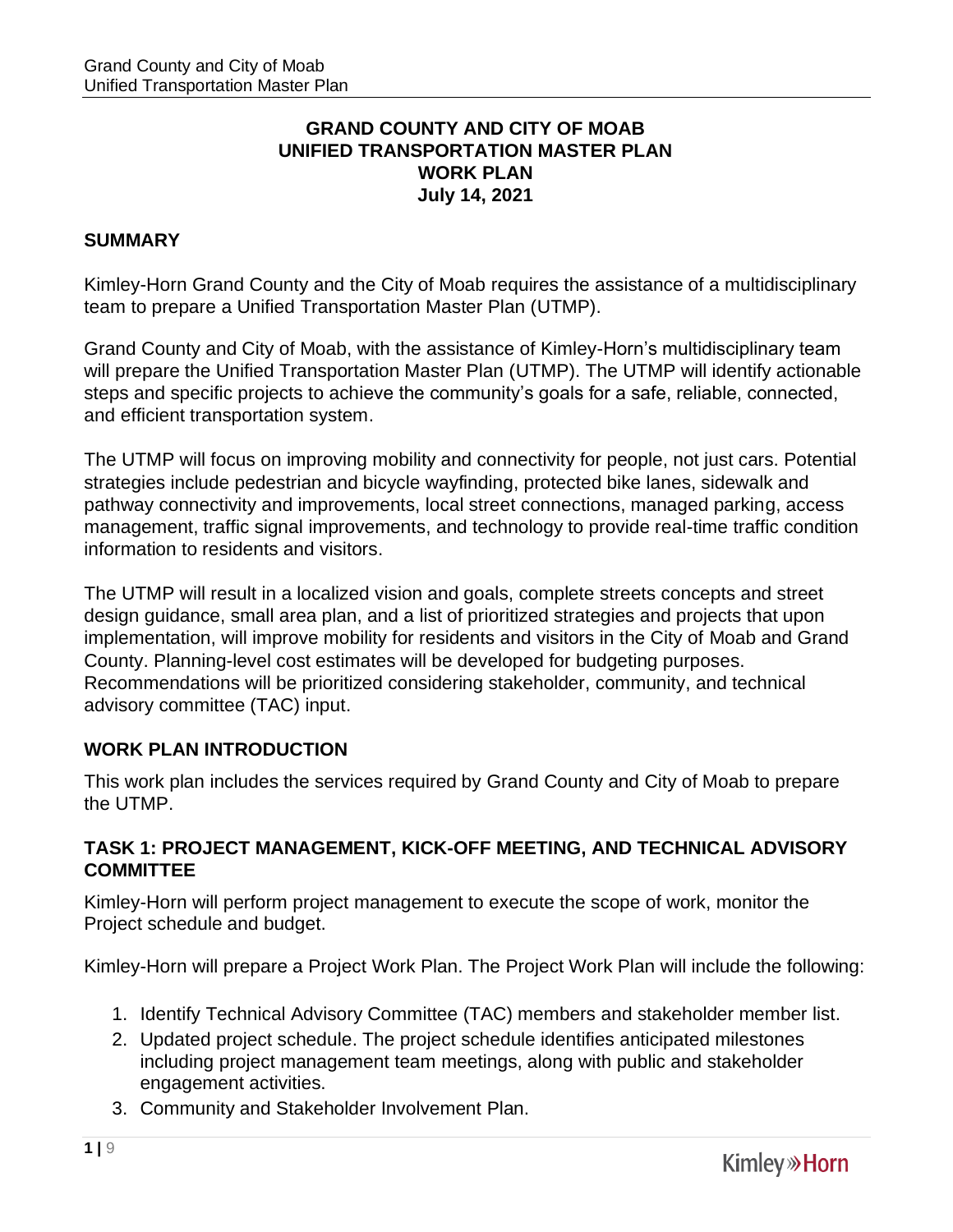## *Deliverables*:

- Kick-off Meeting (Virtual Meeting)
- Project Work Plan
- Establish working groups: Project Management Team, Technical Advisory Committee, and other stakeholders contact list.

The Project Management Team (PMT) is shown if the following table. The PMT will meet regularly to discuss study progress.

| <b>PMT Members</b>    | Role                                |                                                                                |  |  |  |
|-----------------------|-------------------------------------|--------------------------------------------------------------------------------|--|--|--|
| John Guenther         | <b>Grand County Project Manager</b> | jguenther@grandcountyutah.net                                                  |  |  |  |
| <b>Bill Jackson</b>   | <b>Grand County Road Supervisor</b> | bjackson@grandcountyutah.net                                                   |  |  |  |
| <b>Chuck Williams</b> | City of Moab Project Manager        | cwilliams@moabcity.org                                                         |  |  |  |
| <b>Brent Crowther</b> | Kimley-Horn Project Manager         | Brent.Crowther@kimley-horn.com<br>Direct: 385-420-0941<br>Mobile: 520-429-6868 |  |  |  |
| <b>Eric Sweat</b>     | Kimley-Horn Project Engineer        | Eric.Sweat@kimley-horn.com<br>Direct: 385-831-2008<br>Mobile: 801-857-7083     |  |  |  |

The PMT identified TAC and stakeholder representatives who will provide input to the study. TAC members will be invited to provide technical reviews and input for deliverables throughout the project. Members of the TAC are shown in the following table.

| <b>TAC Members</b>                                            |                                                               |                               |  |  |  |
|---------------------------------------------------------------|---------------------------------------------------------------|-------------------------------|--|--|--|
| John Guenther                                                 | <b>Grand County Project Manager</b>                           | jguenther@grandcountyutah.net |  |  |  |
| <b>Chuck Williams</b>                                         | City of Moab Project Manager                                  | cwilliams@moabcity.org        |  |  |  |
| <b>Bill Jackson</b>                                           | <b>Grand County Road Supervisor</b>                           | bjackson@grandcountyutah.net  |  |  |  |
| <b>Grand County/Moab City Trails</b><br>Maddie Logowitz       |                                                               | mlogowitz@grandcountyutah.net |  |  |  |
| Andy Solsvig                                                  | <b>Grand County Airport Director</b>                          | asolsvig@grandcountyutah.net  |  |  |  |
| Elissa Martin                                                 | <b>Grand County Associate Planner</b>                         | emartin@grandcountyutah.net   |  |  |  |
| <b>Glen Arthur</b>                                            | <b>Grand County Assistant Road Supervisor</b>                 | garthur@grandcountyutah.net   |  |  |  |
| Nora Shepard                                                  | City of Moab City Planner                                     | nshepard@moabcity.org         |  |  |  |
| Levi Jones                                                    | City of Moab Public Works Director                            | ljones@moabcity.org           |  |  |  |
| Mila Dunbar-Irwin<br>City of Moab Directory of Sustainability |                                                               | mdi@moabcity.org              |  |  |  |
| Annie McVay                                                   | City of Moab Parks, Recreation, and<br><b>Trails Director</b> | amcvay@moabcity.org           |  |  |  |
| Mark Jolissaint<br>City of Moab Assistant City Engineer       |                                                               | mjolissaint@moabcity.org      |  |  |  |
| Jeff Sanders                                                  | <b>UDOT Region 4 Planning Manager</b>                         | jmsanders@utah.gov            |  |  |  |
| Devon Squire                                                  | <b>UDOT Region 4 Project Manager</b>                          | dsquire@utah.gov              |  |  |  |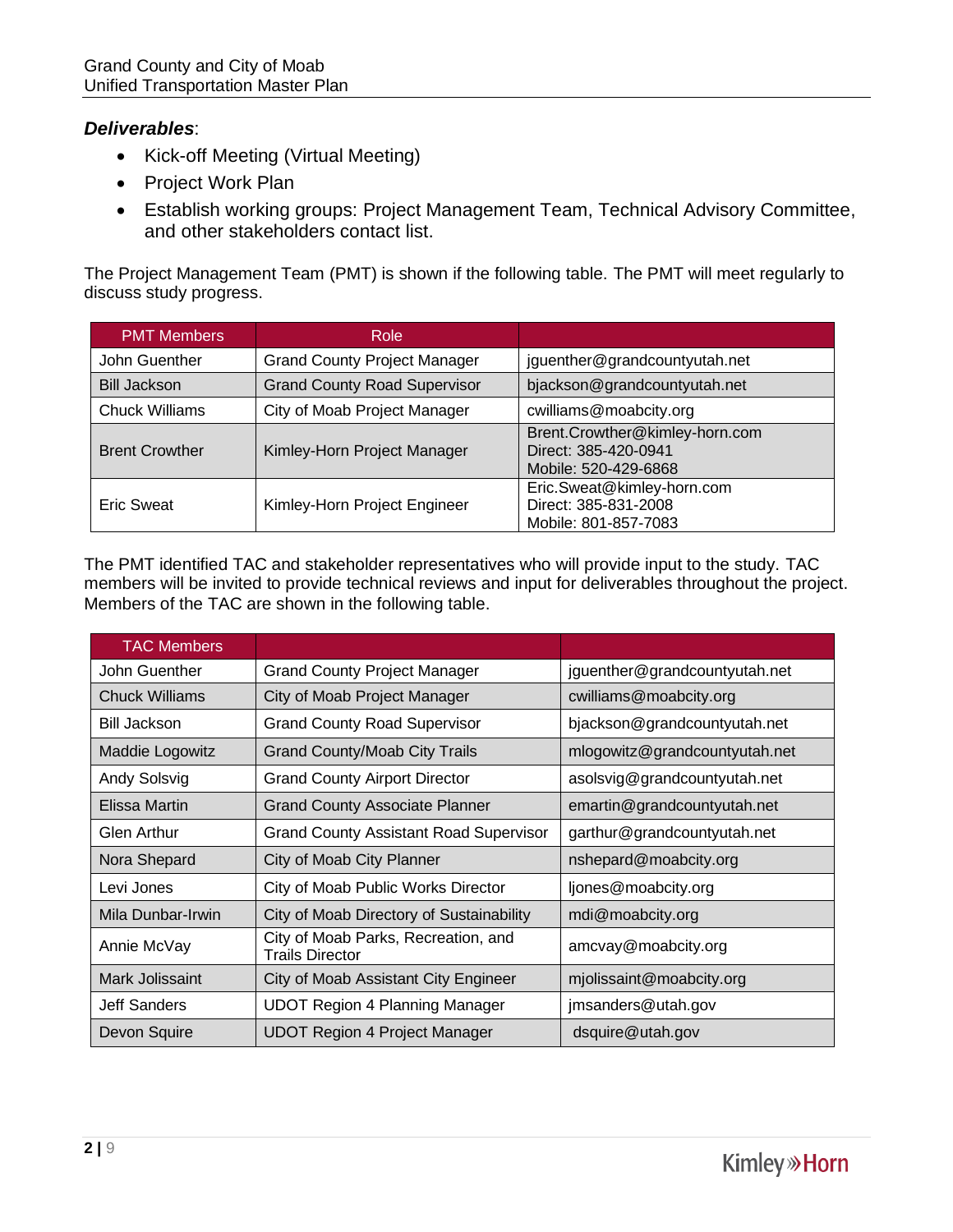Stakeholder representatives will be invited to participate in stakeholder focus group discussions, that will inform them of study process and anticipated outcomes.

The discussions will lead to a consistent understanding of project goals and objectives. Six stakeholder focus groups will be held. These are anticipated to consist of the following.

- Downtown Business Owners
- River/bicycle/shuttle Business Owners
- Universities/Public Schools
- Trails Advocacy
- Emergency Services
- Contractor /Construction
- Land Management (NPS, BLM, Sand Flats, SITLA)

## **TASK 1: PROJECT MANAGEMENT, KICK-OFF MEETING, AND TECHNICAL ADVISORY COMMITTEE**

Kimley-Horn will perform project management to execute the scope of work, monitor the Project schedule and budget.

Kimley-Horn will prepare a Project Work Plan. The Project Work Plan will include the following:

- 1. Identify Technical Advisory Committee (TAC) members and stakeholder member list.
- 2. Updated project schedule. The project schedule identifies anticipated milestones including project management team meetings, along with public and stakeholder engagement activities.
- 3. Community and Stakeholder Involvement Plan in concert with lead designees from the County and the City.

#### *Deliverables*:

- Kick-off Meeting (Virtual Meeting)
- Project Work Plan to include public engagement strategy
- Establish working groups: Project Management Team, Technical Advisory Committee, and other stakeholders contact list.

# **TASK 2: PREVIOUS PLANS AND STUDIES**

Kimley-Horn will review previous transportation-related studies. The review will focus on establishing a baseline understanding of needs, issues, and opportunities. For each study, we will identify the following:

- Previous recommendation
- Recommendation status (implemented/not implemented/intend to implement/no intention to implement, etc.)
- Project Management Team and TAC perspectives on recommendation, and challenges to implementation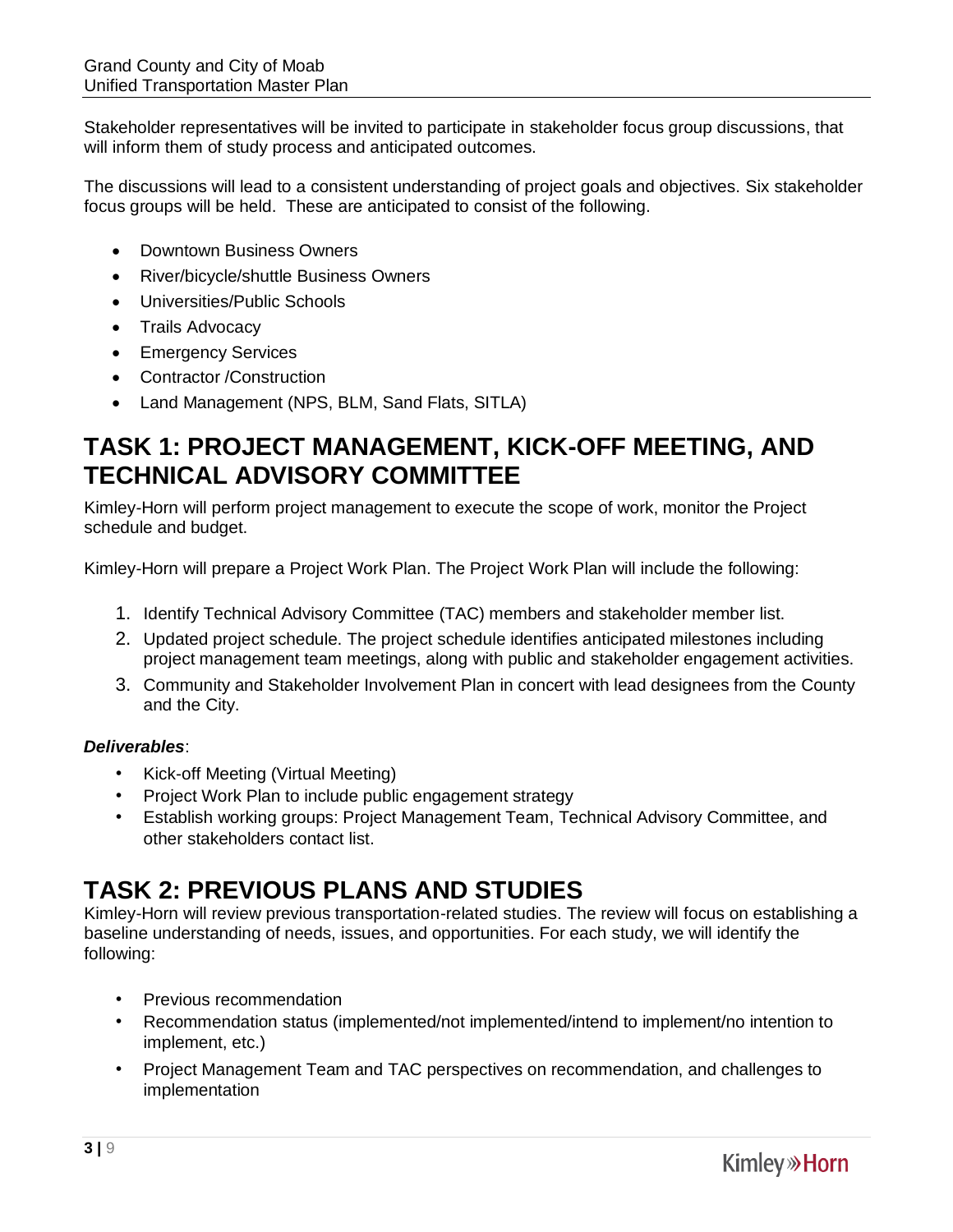Kimley-Horn will prepare a summary of initial transportation needs and will present the initial needs findings summary to the TAC for review/comment. A number of transportation data sources will be referenced from agencies such as the Travel Advisory Council and Airport.

Present the previous plans and studies at TAC Meeting #1. TAC Meeting #1 will also be used to establish a vision for transportation within the study area.

#### *Deliverables*:

- TAC Meeting #1 (Virtual Meeting)
- Previous Plans and Studies Memorandum.

## **TASK 3: STAKEHOLDER INTERVIEWS**

Our team will conduct stakeholder interviews to ensure a broad range of perspectives are recognized early in the study and the team fully understands the unique needs of Moab and Grand County. We will use these to solicit input on transportation goals and objectives.

Kimley-Horn will collaborate with the City and County Project Managers to develop a stakeholder interview list. Up to 6 stakeholder interviews will be conducted virtually by teleconference/web meeting. Stakeholder interviews may be one-on-one interviews or small groups comprised of individuals from related organizations. TAC members may be among those interviewed.

#### *Deliverables*:

- Stakeholder interviews (virtual)
- Stakeholder interview summary will be documented in Working Paper No. 1—Current and Future Conditions (Task 4).

# **TASK 4: CURRENT AND FUTURE CONDITIONS ANALYSIS**

Task 4 will identify needs and deficiencies in the study area through categorical analysis of existing/future conditions. Kimley-Horn will collect and summarize information in the following categories:

- Population and development: Document current and projected population growth and map land use patterns using GIS as well as schools, airport, shuttles, recreation areas, trailheads, and other activity centers. Identify large vacant and developable land tracts.
- Planned projects: Programmed improvements in the study area.
- Streets and Roadways: Map functional classification, and locations of traffic signals, and roundabouts.
- Safety: Summarize five-year crash data; identify high-crash locations and contributing factors; develop overall crash summary statistics such as crash types, injury severities, and collision manners.
- Current Travel Patterns and Traffic Operations:
	- o Traffic count data: Summarize available 24-hour traffic volumes from the City of Moab. Identify percentage of heavy trucks on critical corridors.
	- o Collect turning movement count data at up to four critical intersections: These are City/County-owned intersections (not US 191 intersections). Peak period turning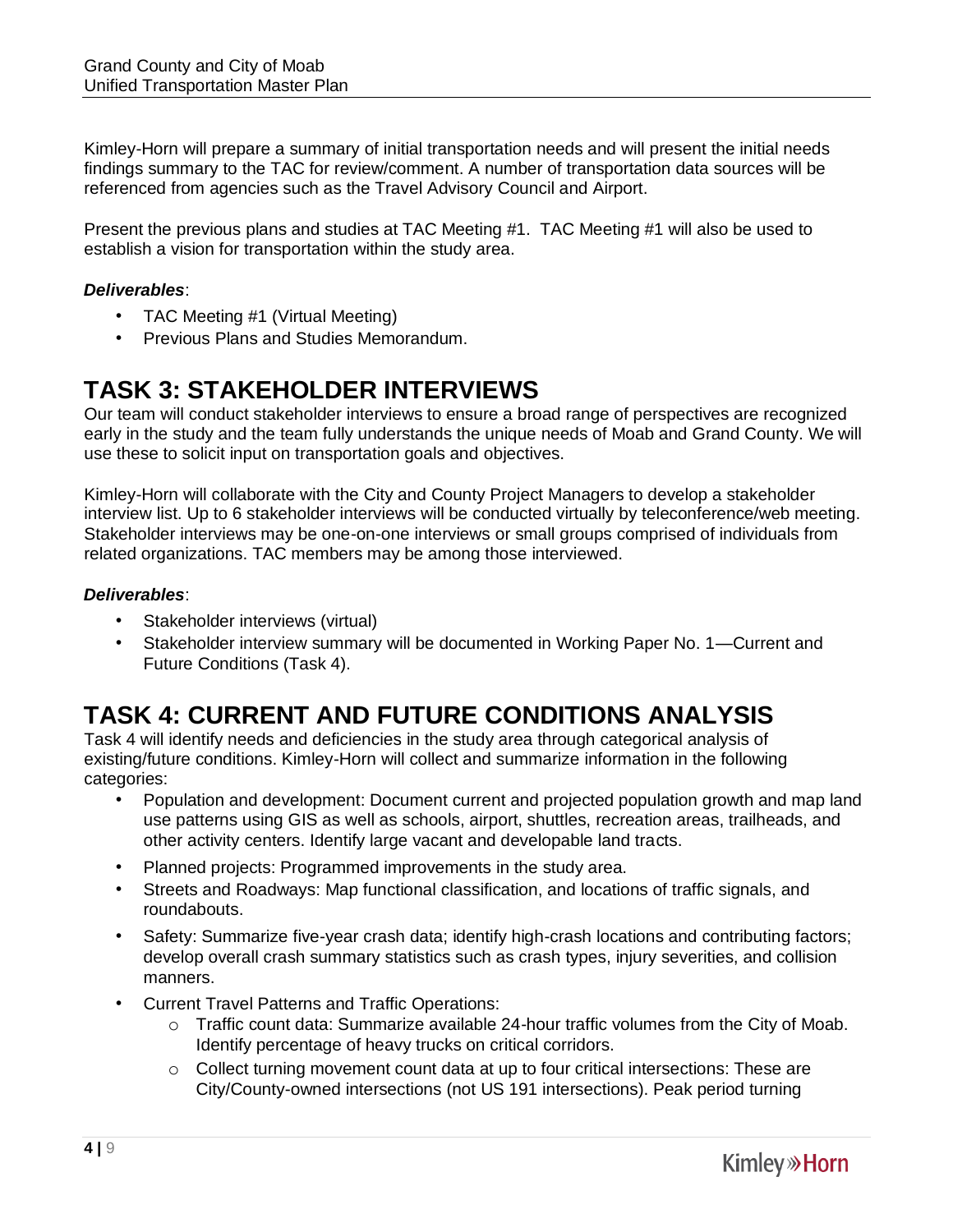movement counts will be collected by a third-party vendor under contract to Kimley-Horn.

- o Traffic operations analysis:
	- Evaluate current LOS at up to four critical intersections.
	- Evaluate roadway segment Level of Service (LOS) of City and County arterials and major collectors based on daily traffic count data provided by City of Moab and Grand County.
- o Parking: Summarize available inventory of public parking lot locations/on-street parking.
- o Bicycle and pedestrian facilities: Map available inventory of bicycle lanes, sidewalks, and shared- use paths.
- Future Travel Patterns and Traffic Operations:
	- o Project future traffic volumes on City and County arterials and major collectors. Project future traffic volumes at four critical intersections. Future traffic volumes will be developed based on application of historical growth rate, supplemented by known future/planned large development. The long-range land use scenario will consistent and based on adopted City and County General Land Use Plans. Note that development of a regional Travel Demand Model is not within this scope of services.
	- o Traffic operations analysis:
		- Evaluate future LOS at up to four critical intersections.
		- Evaluate roadway segment Level of Service (LOS) of City and County arterials and major collectors.
	- $\circ$  Identify primary needs and deficiencies related to the current and future conditions analysis (capacity, connectivity, multimodal, safety).

#### *Deliverables*:

- Working Paper No. 1—Current and Future Conditions
- TAC Meeting #2 (Virtual Meeting)
- Preliminary mapped LOS, current and future traffic volumes, consistent with long-range land use scenario
- Outline of project list

#### **TASK 5: COMMUNITY OUTREACH – INPUT ON CURRENT CONDITIONS AND NEEDS**

Kimley-Horn will plan a community engagement effort to inform the community of the study and engage the community to confirm/identify current issues and future needs and issues. To clarify roles the City and County will help facilitate public outreach, assist in developing a stakeholder and contact database, helping to decide on meeting formats and assisting in documenting and recording feedback.

Kimley-Horn will update the Community Outreach Plan based on stakeholder interviews, and TAC and Project Management Team input. This plan will include key messages, tools, and techniques to be implemented, and tentative schedule.

Community Meeting #1 – Input on Tools/Strategies/ Alternatives. Kimley-Horn will plan for and conduct community meeting #1 to solicit input on the stated transportation vision, and current and future conditions documented in earlier tasks. Community meeting #1 will be conducted virtually using Zoom or MS Teams.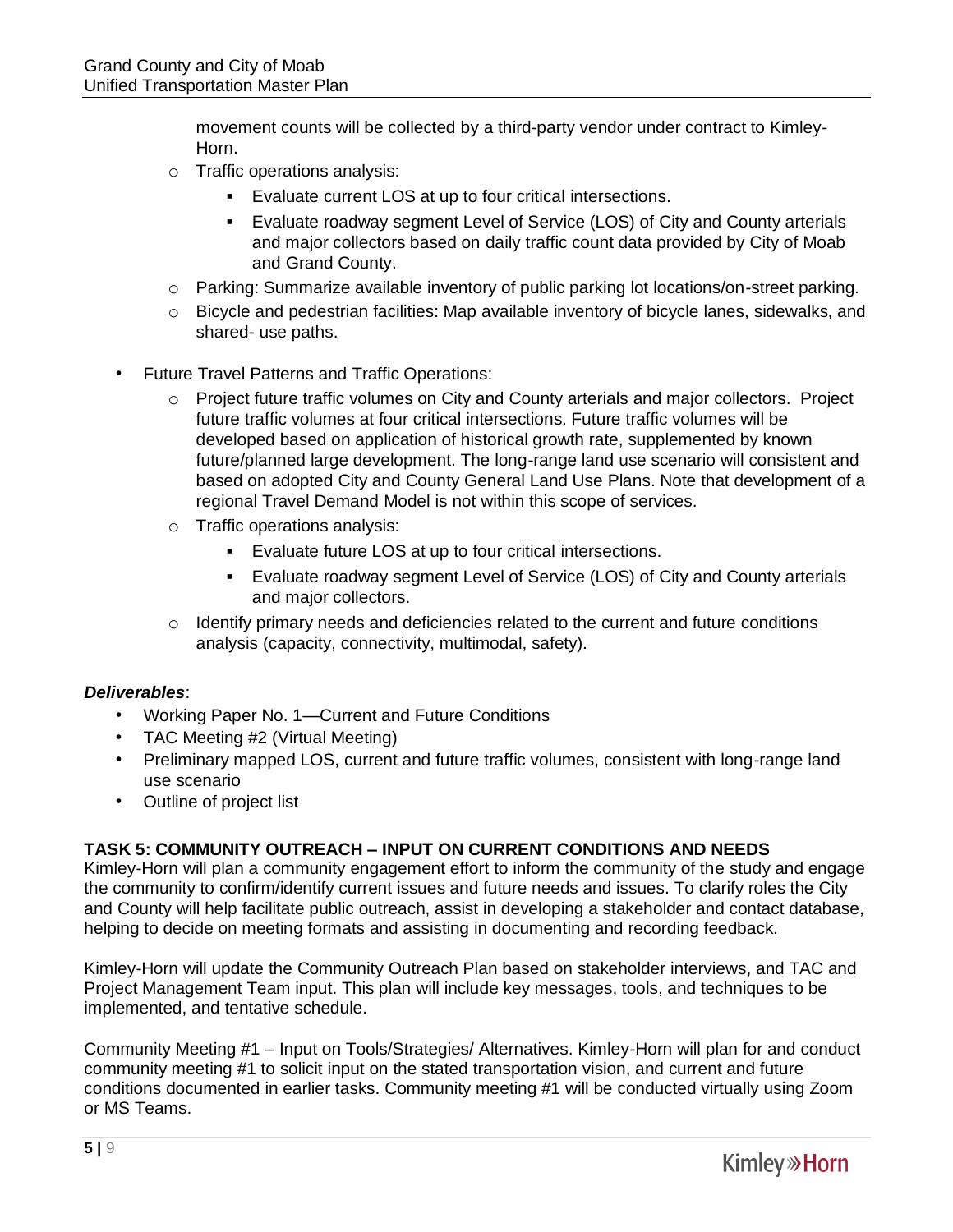Kimley-Horn will prepare content for social media advertising and a news release, announcing the community meeting. The press release will be distributed by City of Moab and Grand County.

Kimley-Horn will prepare an online engagement tool to allow residents to comment on study deliverables. Based on input from the TAC, we will select the appropriate tool. Potential tools include Social Pinpoint, Public Coordinate, or Survey Monkey.

Kimley-Horn will make presentations to up to 3 community organizations. The presentations will be conducted virtually using Zoom or MS Teams. Potential organizations include Moab Planning Commission, community service organizations (Lions, Rotary, etc.), business organizations (Chamber of Commerce).

*ADDITIONAL SERVICES TASK: Kimley-Horn will prepare a "Meeting in a Box" which can be used by TAC members, City staff, and key stakeholders to make presentations to other community organizations. Materials to be provided include a PowerPoint presentation, a handout which can be copied and left with meeting participants, a comment form which the speaker would collect at the end of the meeting and return to the Kimley-Horn team, and a template to record the number of people present and provide a brief summary of the participant discussion.* 

#### *Deliverables*:

- Community Meeting #1 materials and information
- On-line survey / comment Form
- "Meeting in a Box" PowerPoint presentation and materials
- Phase 1 Public Outreach Summary Report

## **TASK 6: INNOVATIVE ALTERNATIVES AND STRATEGIES DEVELOPMENT**

Kimley-Horn will develop alternatives and strategies based on deficiencies identified in Task 4 which are confirmed through Outreach in Task 5.

Based on input from the TAC, stakeholders, community, and Project Management Team, the Kimley-Horn team will identify "core strategies" which will be further investigated within the TMP. A strategy memorandum will be prepared summarizing each potential strategy and potential implementation approach (approximately one- to-two-page write-up per strategy). As applicable, we will develop a preliminary project list with planning-level (level 1) costs, timing, and an assessment of if the project is currently included in the City/County impact fee program.

Potential strategy Toolbox categories include:

- Streets and Roadways
	- o Connectivity
	- o Capacity
	- o Safety
	- o Complete Streets Guidelines
	- o Road Diet/Reconfiguration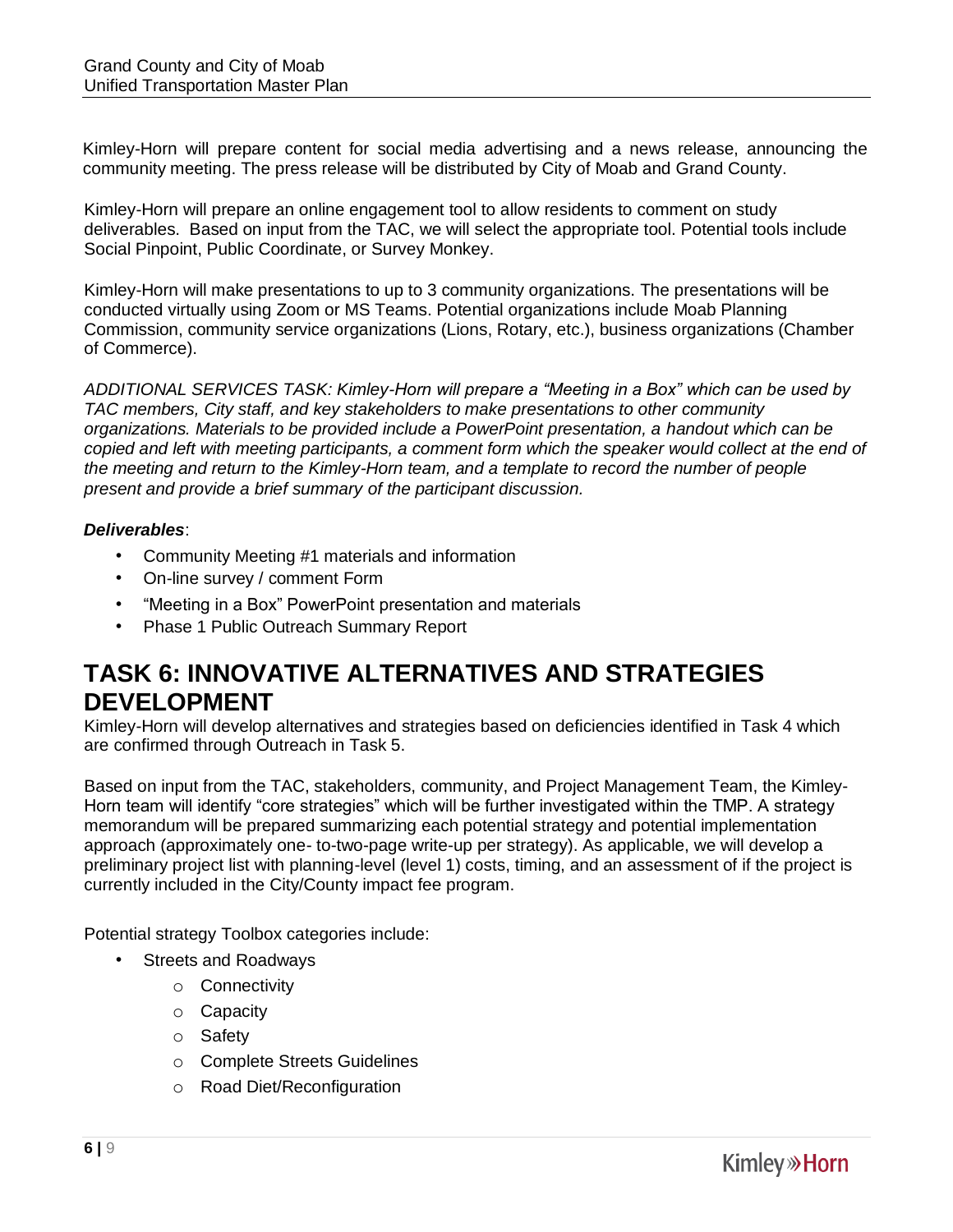- Bicycle and Pedestrian Facilities
	- o Sidewalks
	- o Connectivity to Schools and Activity Centers
- Access Management
- Transportation Technology/Traveler Information
- Parking and Wayfinding

Kimley-Horn will plan for and conduct TAC Meeting #3 which will further explore the opportunities and constraints associated with the strategies. TAC #3 participation will be expanded to include additional City and County staff and stakeholders, as applicable and interested. TAC Meeting #3 may be conducted in-person or virtually, depending upon COVID conditions.

#### *Deliverables*:

- Working Paper Number #2— Transportation Strategies
- TAC Meeting #3.

## **TASK 7: RECOMMENDED IMPROVEMENTS AND STRATEGIES AND DRAFT TMP**

The purpose of Task 7 is to identify recommended improvement strategies and prepare a draft TMP. Based upon the input, ideas, and concepts generated during the "Toolbox Workshop," and from information and findings from previous working papers, stakeholder input, and the TAC, Kimley-Horn will recommend a set of improvement projects and strategies to meet the needs and deficiencies for five-, 10-, and 20-year planning horizons. The recommendations will be presented to the TAC for comment and approval. Kimley-Horn will summarize potential funding sources for transportation improvements.

Kimley-Horn will present the draft improvements at TAC Meeting #4. Kimley-Horn will prepare a TMP document outline. The outline will include a summary of the information to be included in each chapter. Chapters may include:

- **Introduction**
- Transportation Goals and Objectives
- Current and Future Transportation Conditions, Needs, and Deficiencies
- Community Outreach
- Recommended Projects and Strategies:
	- o Roadways and Streets
	- o Capacity and Connectivity Improvements
	- o Bicycle and Pedestrian
- Implementation
	- o Recommended Projects for 5-, 10-, and 20-year Periods
	- o Prioritization/Phasing
	- o Cost Estimates and Project Description
	- o Summary of Potential Funding Sources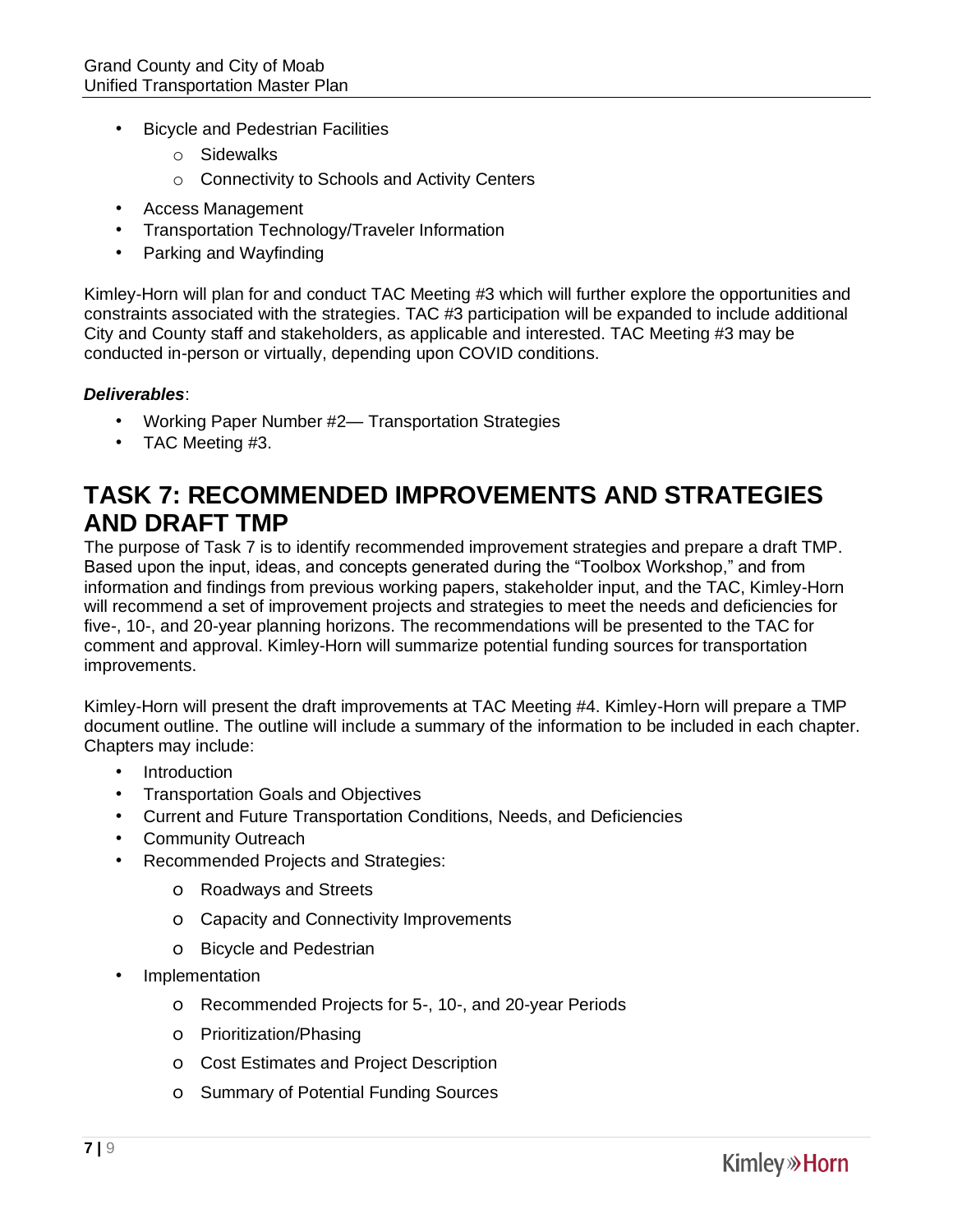Kimley-Horn will present draft TMP to the TAC for initial confirmation and subsequent presentation at Community Outreach Phase (Task 8).

## *Deliverables*:

- Kimley-Horn will prepare draft TMP consistent with the approved annotated outline. The TMP will maximize use of graphics, tables, and maps to communicate the plan recommendations.
- TAC Meeting #4 (Virtual Meeting)

# **TASK 8: COMMUNITY OUTREACH – INPUT ON DRAFT PLAN**

Community Meeting #2 – Input on Draft Plan. Kimley-Horn will plan and implement a community meeting. The team will provide content for social media, website, and news release to be disseminated by the City and County. Kimley-Horn will prepare a four-page project newsletter containing an overview of the draft plan.

It is anticipated that Community Meeting #2 will be held in-person; it may be virtual if conditions warrant.

Community Notifications. Notification content will be created for the City and County website and provided to TAC members and community organizations for posting on their respective websites and distribution to their members.

Community Outreach Summary Report. Prepare a report of the input received and how it was used in the development of the transportation plan to be included in the final plan.

## *Deliverables*:

- Online engagement tools
- Community Meeting #2 and presentation materials
- Public Outreach Summary Report

# **TASK 9: Final Grand County and City of Moab Unified TMP**

Based on community input and TAC review comments, Kimley-Horn will prepare the Final TMP with an executive summary.

## *Deliverables*:

• Final Grand County and City of Moab Unified Transportation Master Plan.

# **SCHEDULE**

Proposed schedule is included as Attachment A.